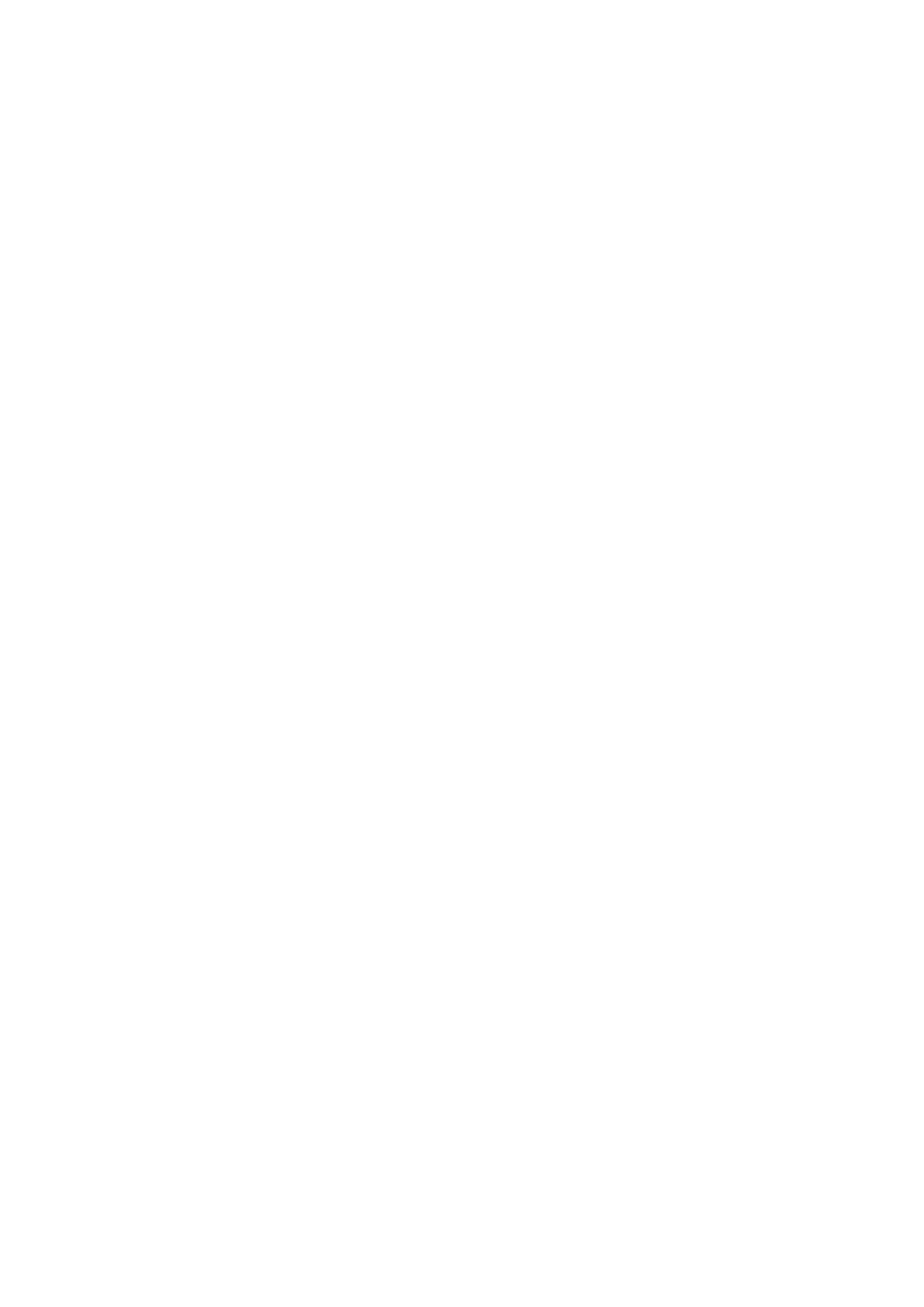## **SINGLE CHAMBER BLAST MACHINE (100l) ABSC –1648 (Remote Controlled)**



|                                                                                                                                                                                                              | PART.NR.                                                                                                                                                                                                                                                                                                            | <b>MODEL</b>                                                                                                                                           | <b>DESCRIPTION</b>                                                                                                                                                                                                                                                                                                                                                                                                                                                                                                                                                                                                                                                                                                                                                                                                                                                                                                                                                                                                                            |                                                                                                                                                                                                                |
|--------------------------------------------------------------------------------------------------------------------------------------------------------------------------------------------------------------|---------------------------------------------------------------------------------------------------------------------------------------------------------------------------------------------------------------------------------------------------------------------------------------------------------------------|--------------------------------------------------------------------------------------------------------------------------------------------------------|-----------------------------------------------------------------------------------------------------------------------------------------------------------------------------------------------------------------------------------------------------------------------------------------------------------------------------------------------------------------------------------------------------------------------------------------------------------------------------------------------------------------------------------------------------------------------------------------------------------------------------------------------------------------------------------------------------------------------------------------------------------------------------------------------------------------------------------------------------------------------------------------------------------------------------------------------------------------------------------------------------------------------------------------------|----------------------------------------------------------------------------------------------------------------------------------------------------------------------------------------------------------------|
| 8027703 A                                                                                                                                                                                                    |                                                                                                                                                                                                                                                                                                                     | 1648 A                                                                                                                                                 | 100 litre Remote controlled Pot complete (excl. Items 23 & 24)                                                                                                                                                                                                                                                                                                                                                                                                                                                                                                                                                                                                                                                                                                                                                                                                                                                                                                                                                                                |                                                                                                                                                                                                                |
| 01)<br>02)<br>(03)<br>(04)<br>4B)<br>05)<br>06)<br>07)<br>(80)<br>09)<br>10)<br>11)<br>12)<br>13)<br>(14)<br>15)<br>16)<br>17)<br>18)<br>19)<br>20)<br>21)<br>22)<br>23)<br>24)<br>25)<br>26)<br>(27)<br>28) | 21996<br>22116<br>22256<br>12020<br>11930<br>21510<br>22496<br>25070<br>21630<br>21631<br>11930-GLEN<br>10460<br>10441<br>21630<br>10660<br>10450<br>22596<br>10290<br>11920<br>11880<br>11881<br>11890<br>11891<br>11900<br>11910<br>10520<br>10470<br>10480<br>10580<br>10540<br>22905<br>22907<br>22906<br>21650 | <b>RCV-125/B</b><br>$P-10$<br>$CQN - 1$<br>25x7 (1m)<br><b>CFT</b><br><b>CFN</b><br>$P-31$<br><b>CFT</b><br>$P-32$<br>$P-5$<br>$P-2F$<br>$P-2R$<br>CQG | Elbow 11/4" FM no. 92<br>T-piece 11/4" FFF no. 130<br>Hex nipple 11/4" MM no. 280<br>RCV-125/Bare - valve incl. silencer<br>Air valve 1 $\frac{1}{4}$ "<br>Nylon Hose Coupling (39 mm OD Hose, 1")<br>Union 11/4" FM no.341<br>1" Blast Hose (25 mm ID, 39 mm OD)<br>Coupling 11/4" incl. gasket<br>Nylon 11/4" thread<br>Metering Valve Ball Type 11/4"<br>Pipe 11/4" x 100 mm rubber lined<br>T-piece 11/4" rubber lined<br>Coupling 11/4" incl. gasket<br>Wheel required for 1648 (100 L)<br>Hex nipple 11/4" rubber lined<br>Elbow 11/4" x 1" FF no. 90<br>Inner pipe 11/4" for 1648 (100 L)<br>Pop-up O-ring<br>Pop-up valve with shaft, flat<br>Pop-up valve with shaft, round<br>Pop-up valve only, flat<br>Pop-up valve only, round<br>Washer 21 mm<br>Pipe 1/2" x 165 mm<br>Pipe 1" for 1648 (100 L)<br>Inspection door gasket<br>Inspection door assy<br>Cover for 1648 (100 L)<br>Screen for 1648 (100 L)<br>Reduction ring 3/4" x 1" FM no. 241<br>Elbow 3/4" FF no. 90<br>Pipe $\frac{3}{4}$ " x 60 mm<br>Rubber coupling gasket | (1)<br>(1)<br>(4)<br>(1)<br>(1)<br>(2)<br>(1)<br>(1)<br>(2)<br>(1)<br>(1)<br>(1)<br>(1)<br>(2)<br>(2)<br>(2)<br>(1)<br>(1)<br>(1)<br>(1)<br>(1)<br>(1)<br>(1)<br>(1)<br>(1)<br>(1)<br>(1)<br>(1)<br>(1)<br>(2) |
| 29)<br>21652<br>30)<br>22908<br>31)<br>22909<br>22910<br>22911<br>Note:                                                                                                                                      |                                                                                                                                                                                                                                                                                                                     | $CQG - 2$<br>All part numbers start with EQP-AB -                                                                                                      | Rubber coupling gasket<br>Union 3/4" FM no. 341<br>Pipe 3/4" x 100 mm<br>Elbow $\frac{3}{4}$ " FM no. 92<br>Socket 3/4" FF no. 270<br>Therefore SAGE reference to Part no. 8027703 is EQP-AB-8027703                                                                                                                                                                                                                                                                                                                                                                                                                                                                                                                                                                                                                                                                                                                                                                                                                                          | (5)<br>(1)<br>(1)<br>(1)<br>(1)                                                                                                                                                                                |
|                                                                                                                                                                                                              |                                                                                                                                                                                                                                                                                                                     |                                                                                                                                                        |                                                                                                                                                                                                                                                                                                                                                                                                                                                                                                                                                                                                                                                                                                                                                                                                                                                                                                                                                                                                                                               |                                                                                                                                                                                                                |

*Technical Reference Manual © Blastrite 2010 Section 1 - Page 1 Page 12 - 1*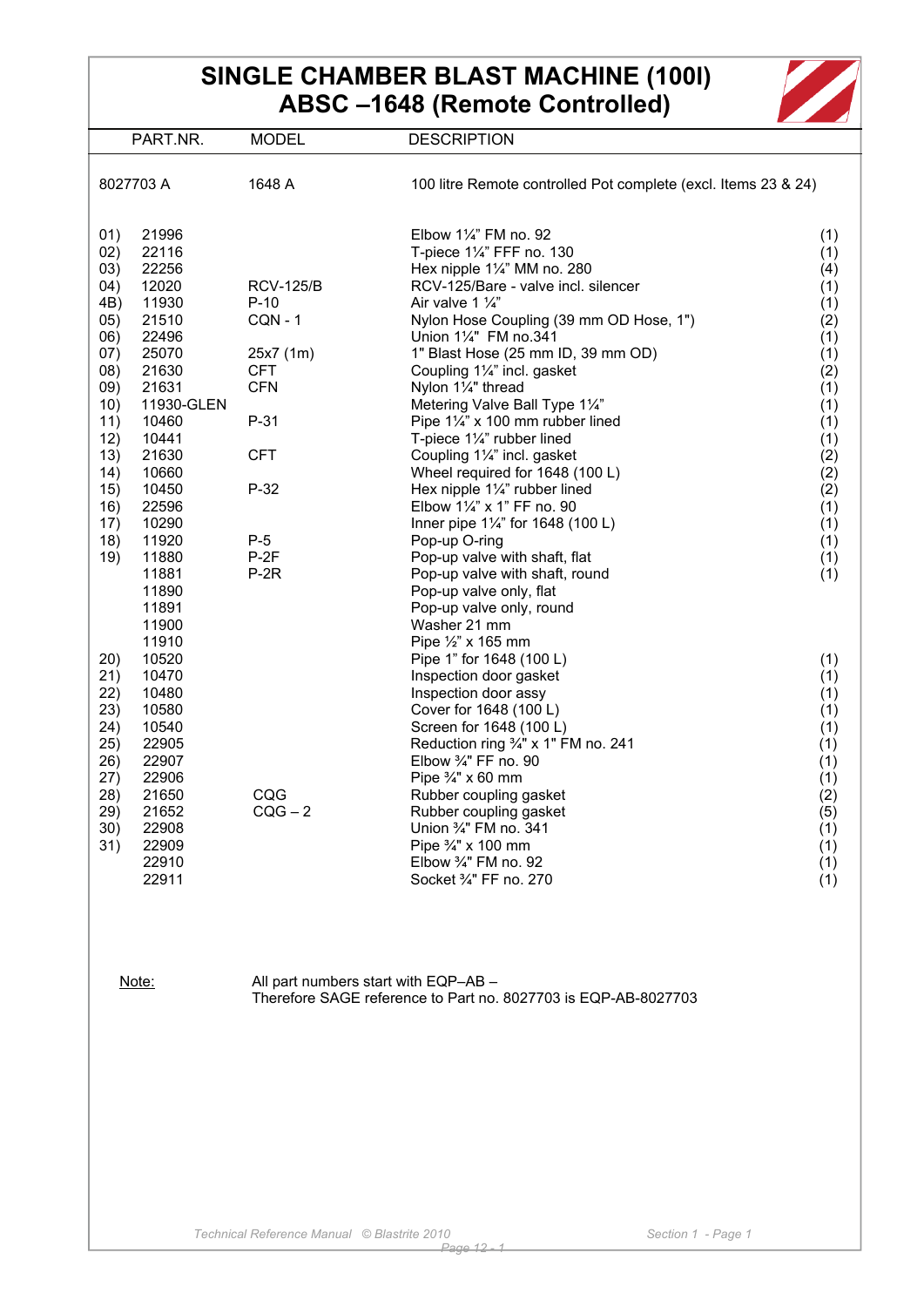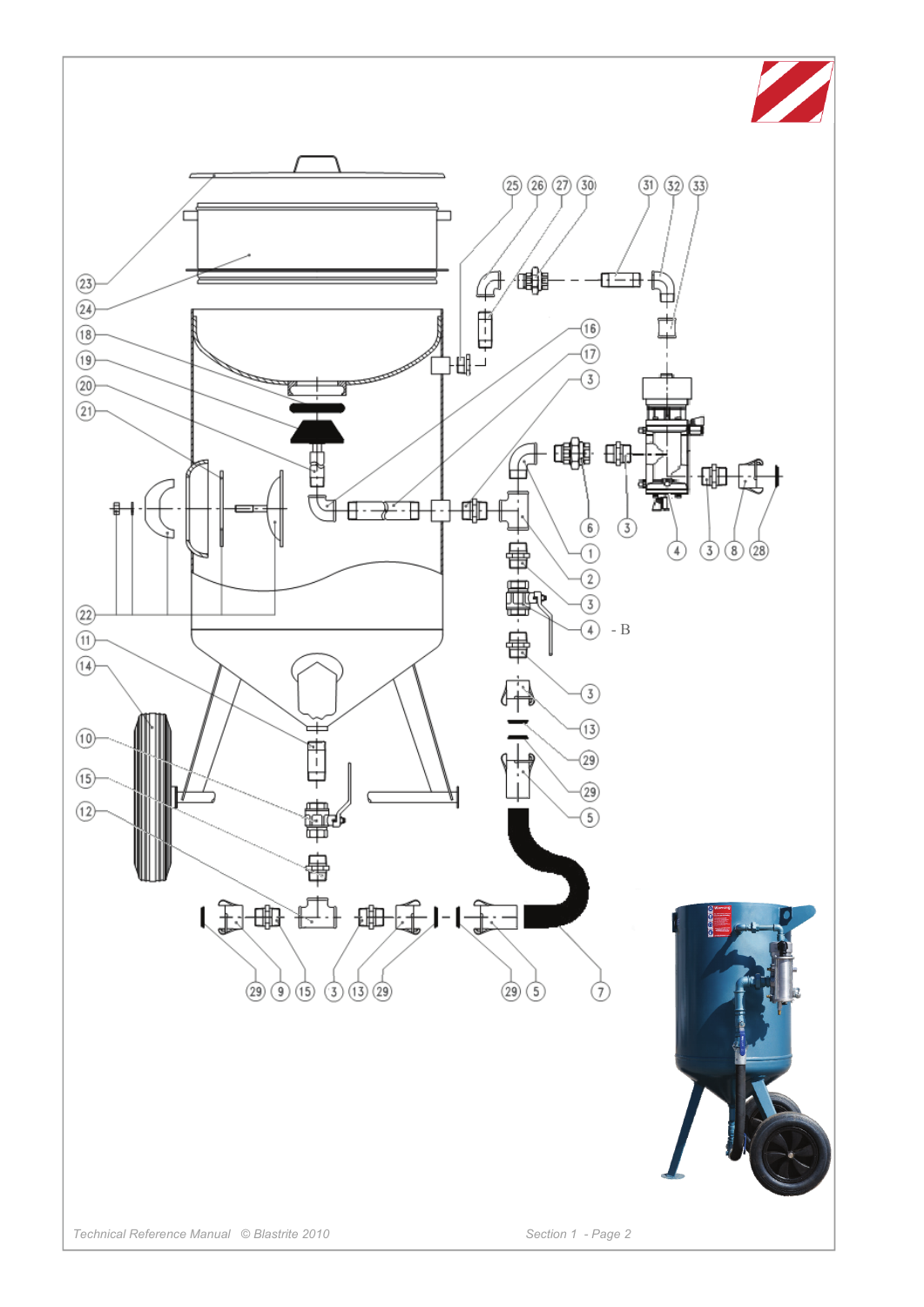## **SINGLE CHAMBER BLAST MACHINE (100l) ABSC –1648 (Manual)**



|            | PART.NR.       | <b>MODEL</b> | <b>DESCRIPTION</b>                                         |            |
|------------|----------------|--------------|------------------------------------------------------------|------------|
|            |                |              |                                                            |            |
|            | 8027703        | 1648         | Manual 100 litre Manual Pot complete (excl. Items 23 & 24) |            |
| 01)        | 21996          |              | Elbow 11/4" FM no. 92                                      | (1)        |
| 02)        | 22116          |              | T-piece 11/4" FFF no. 130                                  | (1)        |
| 03)        | 22256          |              | Hex nipple 11/4" MM no. 280                                | (4)        |
| (04)       | 11930          | $P-10$       | Air valve 11/4"                                            | (2)        |
| 05)        | 21510          | $CQN - 1$    | Nylon Hose Coupling (39 mm OD Hose, 1")                    | (2)        |
| 07)        | 25070          | 25x7 (1m)    | 1" Blast Hose (25 mm ID, 39 mm OD)                         | (1)        |
| (80)       | 21630          | <b>CFT</b>   | Coupling 11/4" incl. gasket                                | (2)        |
| (09)       | 21631          | <b>CFN</b>   | Nylon 11/4" thread                                         | (1)        |
| 10)        | 11930-GLEN     |              | Metering Valve Ball Type 11/4"                             | (1)        |
| 11)        | 10460          | $P-31$       | Pipe 11/4" x 100 mm rubber lined                           | (1)        |
| 12)        | 10441          |              | T-piece 11/4" rubber lined                                 | (1)        |
| 13)        | 21630          | <b>CFT</b>   | Coupling 11/4" incl. gasket                                | (2)        |
| 14)        | 10660          |              | Wheel required for (100 L)                                 | (2)        |
| 15)        | 10450          | $P-32$       | Hex nipple 11/4" rubber lined                              | (2)        |
| 16)        | 22596          |              | Elbow 11/4" x 1" FF no. 90                                 | (1)        |
| 17)        | 10290          |              | Inner pipe $1\frac{1}{4}$ " for 1648 (100 L)               | (1)        |
| 18)        | 11920          | $P-5$        | Pop-up O-ring                                              | (1)        |
| 19)        | 11880          | $P-2F$       | Pop-up valve with shaft, flat                              | (1)        |
|            | 11881          | $P-2R$       | Pop-up valve with shaft, round                             | (1)        |
|            | 11890          |              | Pop-up valve only, flat                                    |            |
|            | 11891          |              | Pop-up valve only, round                                   |            |
|            | 11900          |              | Washer 21 mm                                               |            |
|            | 11910          |              | Pipe 1/2" x 165 mm                                         |            |
| 20)        | 10520          |              | Pipe 1" for 1648 (100 L)                                   | (1)        |
| 21)        | 10470          |              | Inspection door gasket                                     | (1)        |
| 22)        | 10480          |              | Inspection door assy                                       | (1)        |
| 23)<br>24) | 10580<br>10540 |              | Cover for 1648 (100 L)<br>Screen for 1648 (100 L)          | (1)        |
| 25)        | 21995          |              | Elbow 1" FM no. 92                                         | (1)        |
| 26)        | 11130          |              | Air valve 1"                                               | (2)        |
| 27)        | 22255          |              | Hex nipple 1" MM no. 280                                   | (1)        |
| 28)        | 21650          | CQG          | Rubber coupling gasket                                     | (1)        |
| 29)        | 21650          | CQG          | Rubber coupling gasket                                     | (2)<br>(5) |
|            |                |              |                                                            |            |
|            |                |              |                                                            |            |

Note: All part numbers start with EQP-AB -Therefore SAGE reference to Part no. 8027703 is EQP-AB-8027703

*Technical Reference Manual © Blastrite 2010 Section 1 - Page 3*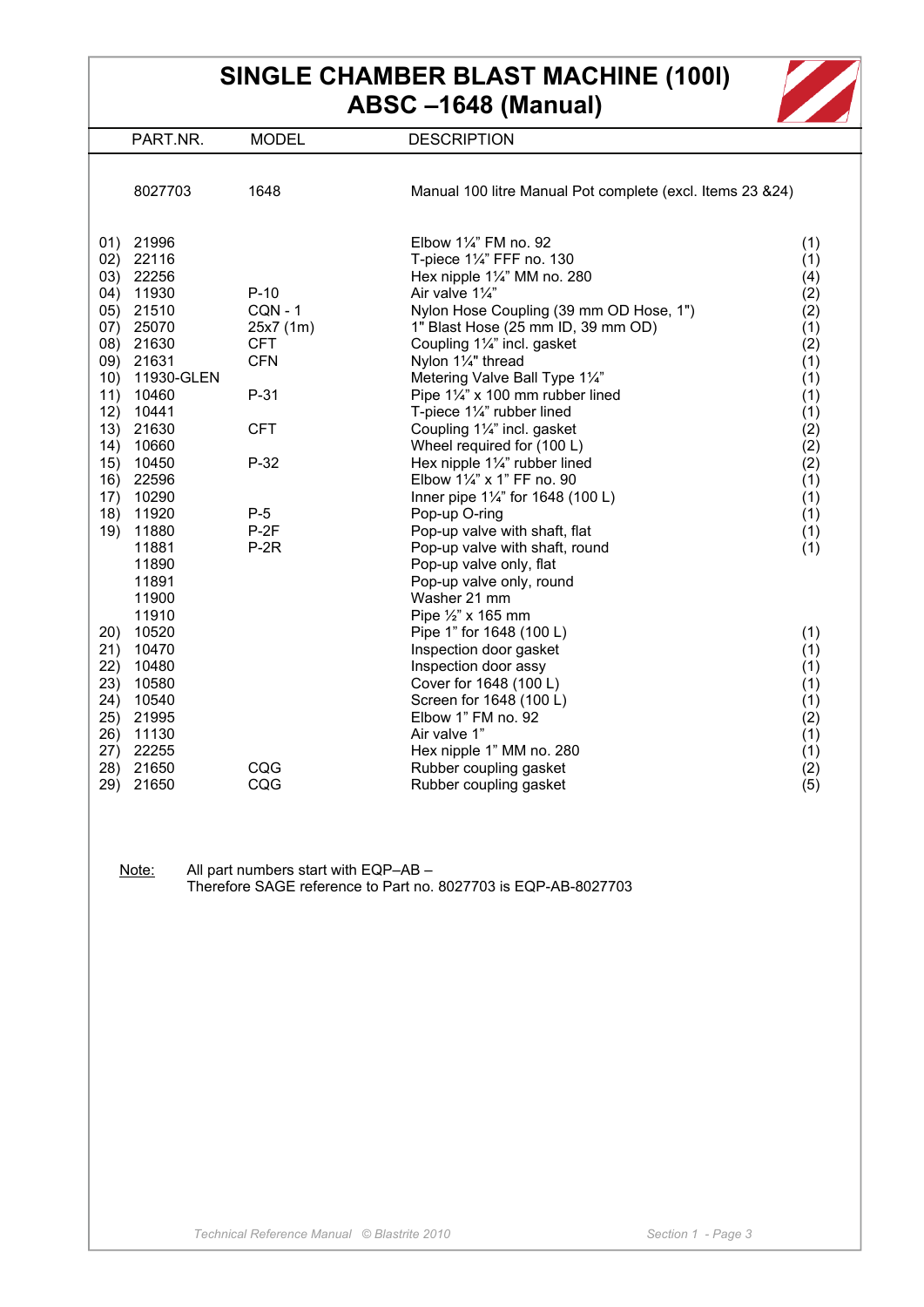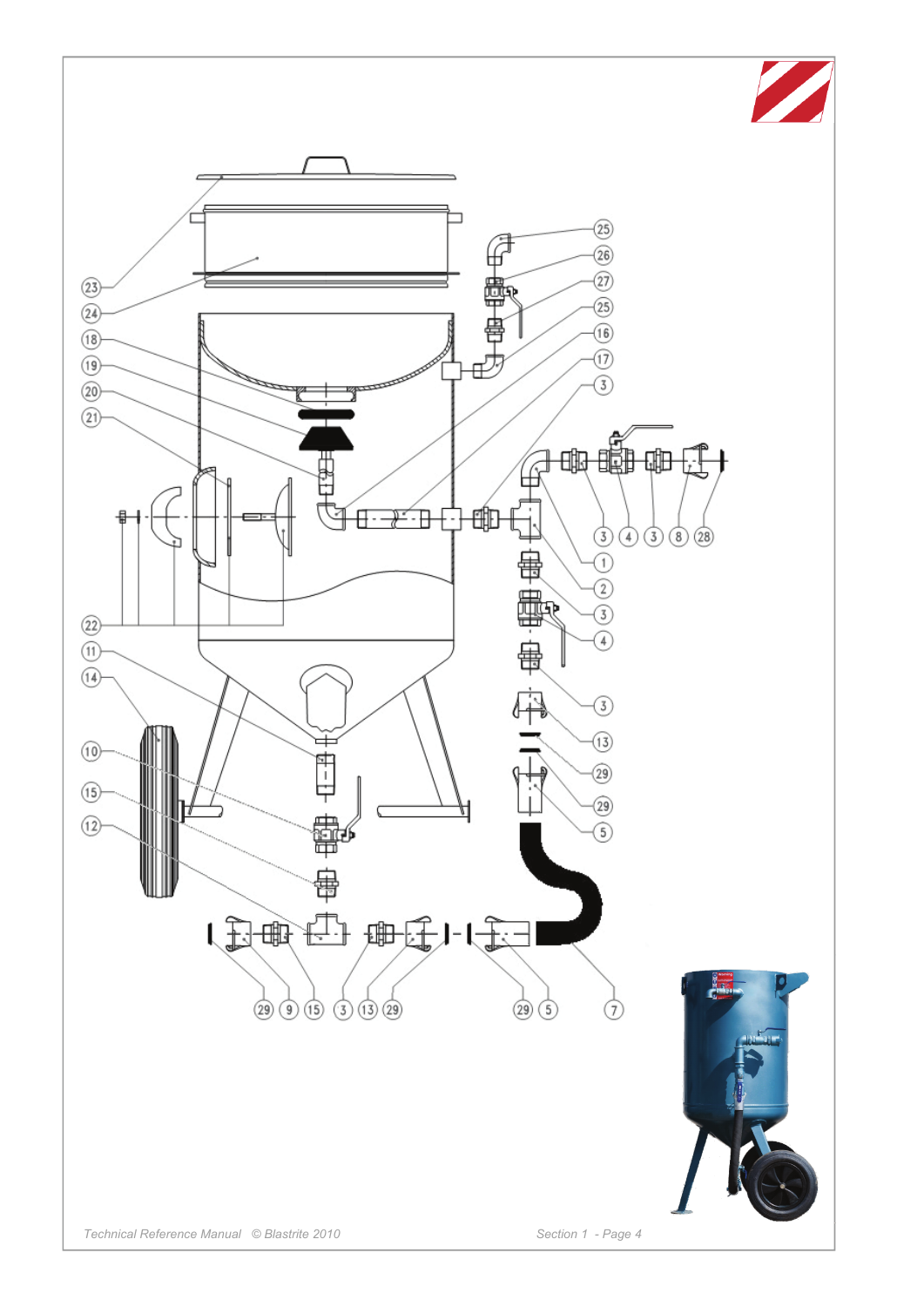## **SINGLE CHAMBER BLAST MACHINE (200l) ABSC –2452 (Remote Controlled)**



|            | PART.NR.       | <b>MODEL</b>     | <b>DESCRIPTION</b>                                        |            |
|------------|----------------|------------------|-----------------------------------------------------------|------------|
|            |                |                  |                                                           |            |
|            | 8011502        | 2452 A           | 200 litre Pot Remote Controlled complete                  |            |
|            |                |                  | (excl. Items 23 & 24)                                     |            |
| 01)        | 21996          |                  | Elbow 11/4" FM no. 92                                     | (1)        |
| 02)        | 22116          |                  | T-piece 11/4" FFF no. 130                                 | (1)        |
| (03)       | 22256          |                  | Hex nipple $1\frac{1}{4}$ " MM no. 280                    | (4)        |
| (04)       | 12020          | <b>RCV-125/B</b> | RCV-125/Bare - valve incl. silencer                       | (1)        |
| 4B)        | 11930          | $P-10$           | Air valve 1 $\frac{1}{4}$ "                               | (1)        |
| 05)        | 21520          | $CQN - 2$        | Nylon Hose Coupling (48 mm OD Hose, 11/4")                | (2)        |
| (06)       | 22496          |                  | Union 11/4" FM no. 341                                    | (1)        |
| (07)       | 25140          | 32x8 (1m)        | 11/4" Blast Hose (32 mm ID, 48 mm OD)                     | (1)        |
| (80)       | 21630          | <b>CFT</b>       | Coupling 11/4" incl. gasket                               | (2)        |
| (09)       | 21631          | <b>CFN</b>       | Nylon 11/4" thread                                        | (1)        |
| 10)        | 11930-GLEN     |                  | Metering Valve Ball Type 1 1/4"                           | (1)        |
| 11)        | 10460          | P-31             | Pipe 11/4" x 100 mm rubber lined                          | (1)        |
| 12)<br>13) | 10441<br>21630 | <b>CFT</b>       | T-piece 11/4" rubber lined<br>Coupling 11/4" incl. gasket | (1)        |
| 14)        | 10680          |                  | Wheel required for 2452 (200 L)                           | (2)<br>(2) |
| 15)        | 10450          | $P-32$           | Hex nipple 11/4" rubber lined                             | (2)        |
| 16)        | 22596          |                  | Elbow 11/4" x 1" FF no. 90                                | (1)        |
| 17)        | 10270          |                  | Inner pipe 11/4" for 2452 (200 L)                         | (1)        |
| 18)        | 11920          | $P-5$            | Pop-up O-ring                                             | (1)        |
| 19)        | 11880          | $P-2F$           | Pop-up valve with shaft, flat                             | (1)        |
|            | 11881          | $P-2R$           | Pop-up valve with shaft, round                            | (1)        |
|            | 11890          |                  | Pop-up valve only, flat                                   |            |
|            | 11891          |                  | Pop-up valve only, round                                  |            |
|            | 11900          |                  | Washer 21 mm                                              |            |
|            | 11910          |                  | Pipe 1/2" x 165 mm                                        |            |
| 20)        | 10500          |                  | Pipe 1" for 2454 & 2452 (200 L)                           | (1)        |
| 21)        | 10470          |                  | Inspection door gasket                                    | (1)        |
| 22)        | 10480          |                  | Inspection door assy                                      | (1)        |
| 23)        | 10590          |                  | Cover for 2452 & 2454 (200 L)                             | (1)        |
| 24)        | 10550          |                  | Screen for 2452 & 2454 (200 L)                            | (1)        |
| 25)        | 22905          |                  | Reduction ring 3/4" x 1" FM no. 241                       | (1)        |
| 26)        | 22907          |                  | Elbow 3/4" FF no. 90                                      | (1)        |
| 27)        | 22906          |                  | Pipe $\frac{3}{4}$ " x 60 mm                              | (1)        |
| 28)        | 21650          | CQG              | Rubber coupling gasket                                    | (2)        |
| 29)        | 21652          | $CQG - 2$        | Rubber coupling gasket                                    | (5)        |
| 30)        | 22908          |                  | Union 3/4" FM no. 341                                     | (1)        |
| 31)        | 22909          |                  | Pipe 3/4" x 100 mm                                        | (1)        |
| 32)        | 22910          |                  | Elbow 3/4" FM no. 92                                      | (1)        |
| 33)        | 22911          |                  | Socket 3/4" FF no. 270                                    | (1)        |
|            |                |                  |                                                           |            |
|            |                |                  |                                                           |            |
|            |                |                  |                                                           |            |
|            |                |                  |                                                           |            |

 Note: All part numbers start with EQP–AB – Therefore SAGE reference to Part no. 8011502 is EQP-AB-8011502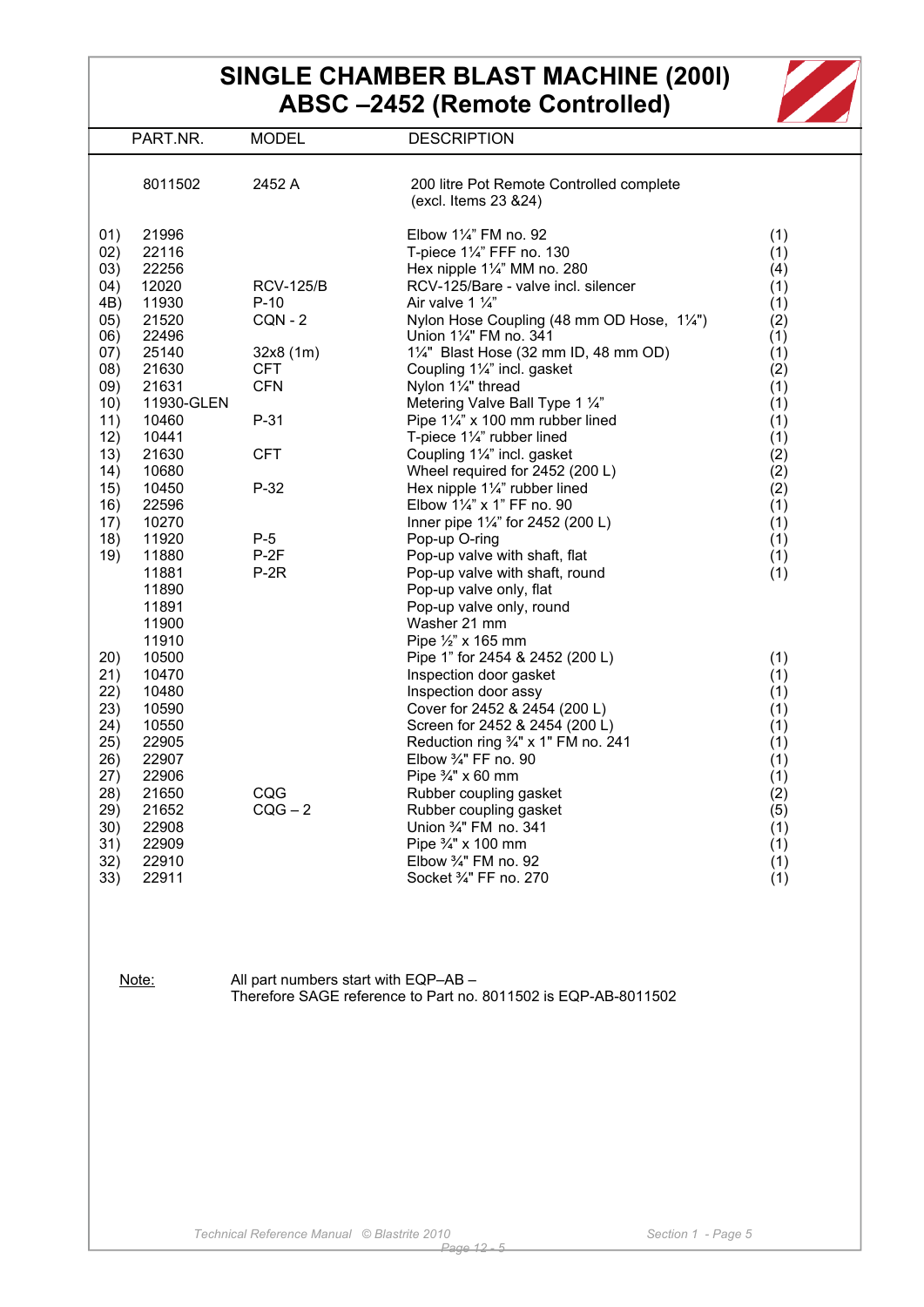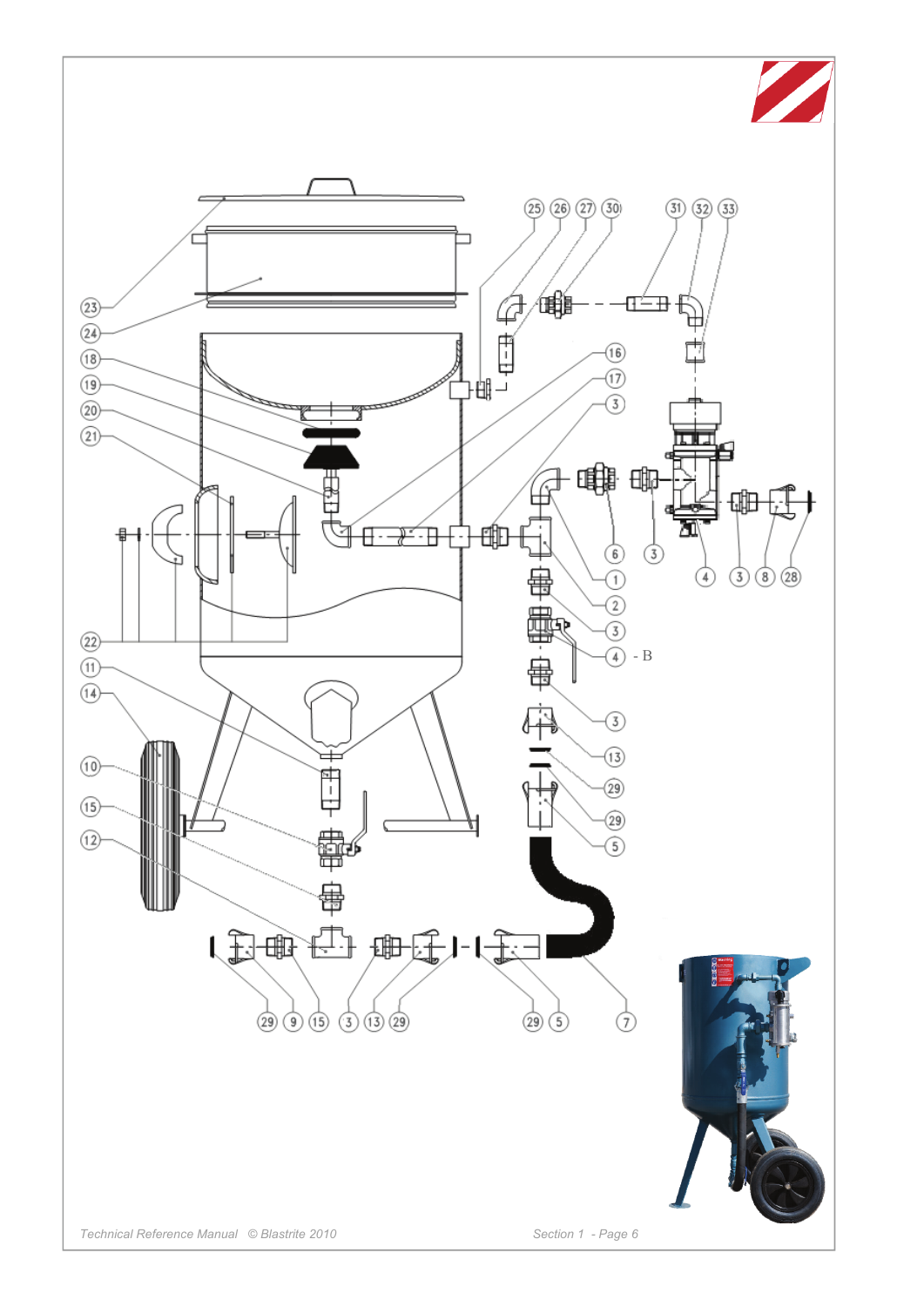## **SINGLE CHAMBER BLAST MACHINE (200l) ABSC – 2452 (Manual)**



|            | PART.NR.       | <b>MODEL</b> | <b>DESCRIPTION</b>                                 |            |
|------------|----------------|--------------|----------------------------------------------------|------------|
|            |                |              |                                                    |            |
|            |                |              |                                                    |            |
|            | 8011501        | 2452         | 200 litre Manual Pot complete (excl. Items 23 &24) |            |
|            |                |              |                                                    |            |
| 01)        | 21996          |              | Elbow 11/4" FM no. 92                              | (1)        |
| 02)        | 22116          |              | T-piece 11/4" FFF no. 130                          | (1)        |
| 03)        | 22256          |              | Hex nipple 11/4" MM no. 280                        | (4)        |
| (04)       | 11930          | $P-10$       | Air valve 11/4"                                    | (2)        |
| 05)        | 21520          | $CQN - 2$    | Nylon Hose Coupling (48 mm OD Hose, 11/4")         | (2)        |
| 07)        | 25140          | 32x8(1m)     | 1¼" Blast Hose (32 mm ID, 48 mm OD)                | (1)        |
| (08)       | 21630          | <b>CFT</b>   | Coupling 11/4" incl. gasket                        | (2)        |
| (09)       | 21631          | <b>CFN</b>   | Nylon 11/4" thread                                 | (1)        |
| 10)        | 11930-GLEN     |              | Metering Valve Ball Type 1 1/4"                    | (1)        |
| 11)        | 10460          | $P-31$       | Pipe 11/4" x 100 mm rubber lined                   | (1)        |
| 12)        | 10441          |              | T-piece 11/4" rubber lined                         | (1)        |
| 13)        | 21630          | <b>CFT</b>   | Coupling 11/4" incl. gasket                        | (2)        |
| (14)       | 10680          |              | Wheel required for 2454 (200 L)                    | (2)        |
| 15)        | 10450          | $P-32$       | Hex nipple 11/4" rubber lined                      | (2)        |
| 16)        | 22596          |              | Elbow 11/4" x 1" FF no. 90                         | (1)        |
| 17)<br>18) | 10270<br>11920 | $P-5$        | Inner pipe 11/4" for 2452 (200 L)<br>Pop-up O-ring | (1)        |
|            | 11910          |              | Pipe 1/2" x 165 mm                                 | (1)        |
|            | 11880          | $P-2F$       | Pop-up valve with shaft, flat                      |            |
| 19)        | 11881          | $P-2R$       | Pop-up valve with shaft, round                     | (1)<br>(1) |
|            | 11890          |              | Pop-up valve only, flat                            |            |
|            | 11891          |              | Pop-up valve only, round                           |            |
|            | 11900          |              | Washer 21 mm                                       |            |
|            | 11910          |              | Pipe 1/2" x 165 mm                                 |            |
| 20)        | 10500          |              | Pipe 1" for 2454 & 2452 (200 L)                    | (1)        |
| 21)        | 10470          |              | Inspection door gasket                             | (1)        |
| 22)        | 10480          |              | Inspection door assy                               | (1)        |
| 23)        | 10590          |              | Cover for 2452 & 2454 (200 L)                      | (1)        |
| 24)        | 10550          |              | Screen for 2452 & 2454 (200 L)                     | (1)        |
| 25)        | 21995          |              | Elbow 1" FM no. 92                                 | (2)        |
| 26)        | 11130          |              | Air valve 1"                                       | (1)        |
| (27)       | 22255          |              | Hex nipple 1" MM no. 280                           | (1)        |
| 28)        | 21650          | CQG          | Rubber coupling gasket                             | (2)        |
| 29)        | 21650          | CQG          | Rubber coupling gasket                             | (5)        |
|            |                |              |                                                    |            |
|            |                |              |                                                    |            |

Note: All part numbers start with EQP-AB -Therefore SAGE reference to Part no. 8011501 is EQP-AB-8011501